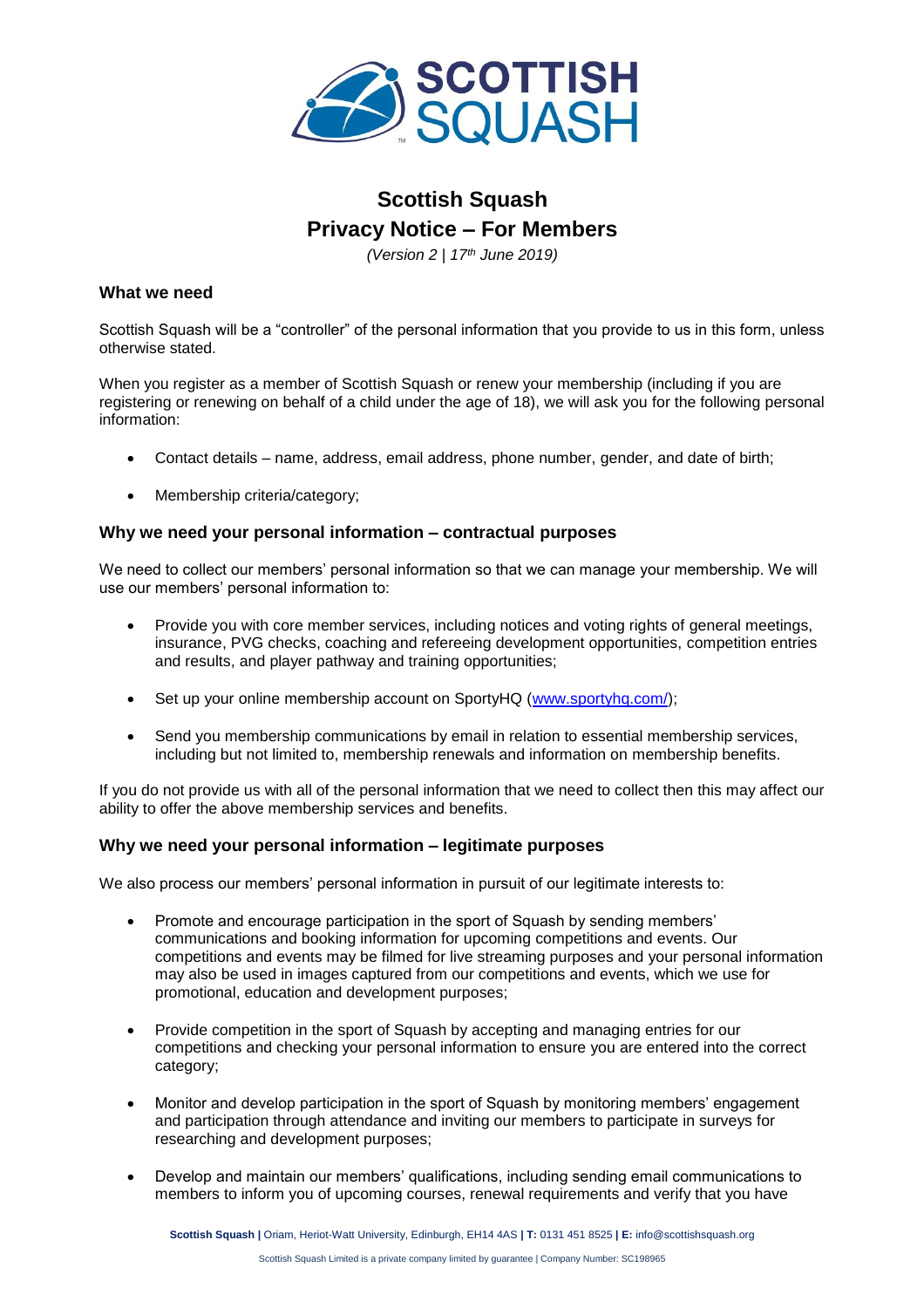

completed any mandatory training and PVG/child protection requirements;

• Respond to and communicate with members regarding your questions, comments, support needs or complaints, concerns or allegations in relation to the sport of Squash. We will use your personal information to investigate your complaint, to suspend membership and take disciplinary action where appropriate.

Where we process your personal information in pursuit of our legitimate interests, you have the right to object to us using your personal information for the above purposes. If you wish to object to any of the above processing, please contact us on [info@scottishsquash.org.](mailto:info@scottishsquash.org) If we agree and comply with your objection, this may affect our ability to undertake the tasks above for the benefit of you as a member.

#### **Why we need your personal information – legal obligations**

We are under a legal obligation to process certain personal information relating to our members for the purposes of complying with our obligations under:

- The Companies Act 2006 to maintain a register of our members, which includes our members' name, address, the date they were admitted to membership and the date on which they ceased to be our member, and hold general meetings, including issuing notices and voting arrangements;
- The Protection of Vulnerable Groups (Scotland) Act 2007 to check that our coaches and volunteers are able to undertake regulated work with children and vulnerable adults;
- Our **sport**scotland regulatory requirements to report on the size, achievements and profile of our members;
- The Equality Act 2010, which requires us to process personal information to make reasonable adjustments where necessary.

#### **Why we need your personal information – equality monitoring requirements**

We are required to use our members' personal information relating to your disability (if any), ethnic group, religious belief, gender identity and sexual orientation for equality monitoring purposes as required by **sport**scotland.

We will process such personal information through aggregated and anonymised reports to identify and keep under review the existence or absence of equality of opportunity or treatment between groups of people within the same categories to promote or maintain equality without our sport.

#### **Other uses of your personal information**

We may ask you if we can process your personal information for additional purposes. Where we do so, we will provide you with an additional privacy notice with information on how we will use your information for these additional purposes.

We may be asked by our member clubs to collect and store personal information about their individual members. Where we do this, the clubs have a responsibility as "controllers" to provide their members with privacy notices and we will not use such personal information for any other purpose.

#### **Who we share your personal information with**

If your personal information is included in any images or videos taken by us at our competitions and events, we may share this with **sport**scotland and Team Scotland/Commonwealth Games Scotland for promotional and/or journalistic purposes.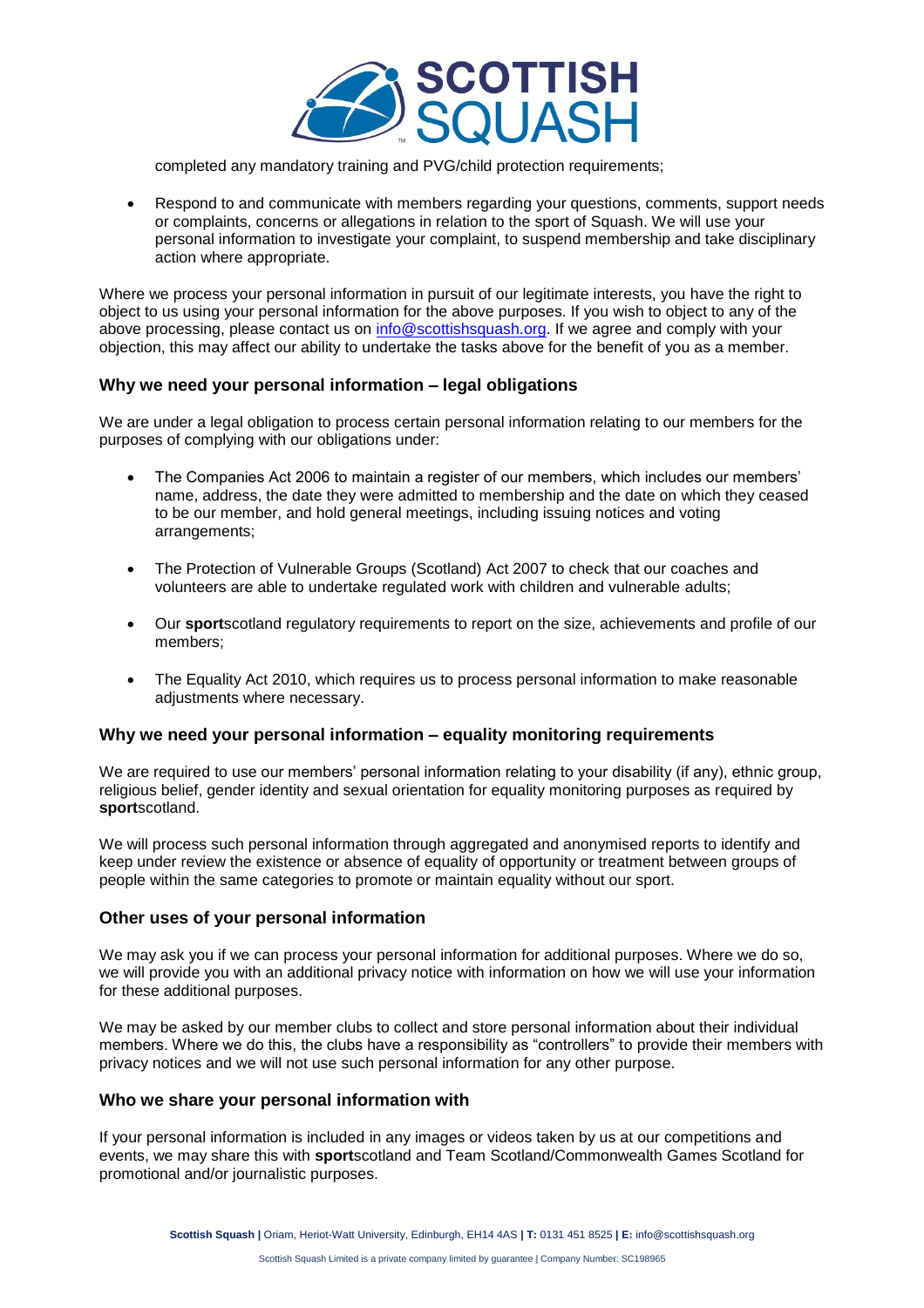

We may be required to share personal information with statutory or regulatory authorities and organisations to comply with statutory obligations. Such organisations include the Health & Safety Executive, Disclosure Scotland, and Police Scotland for the purposes of safeguarding children.

We may also share personal information with our professional and legal advisors for the purposes of taking advice.

Scottish Squash employs third party suppliers to provide services, including IT, payroll, coaching and tutoring, and communications. These suppliers may process personal information on our behalf as "processors" and are subject to written contractual conditions to only process that personal information under our instructions and protect it.

Scottish Squash employs SportyHQ to administer our membership database and process tournament entries, as part of which SportyHQ contracts third party payment providers to process your payments on our behalf. SportyHQ and its payment providers process our members' personal information on our behalf as "processors" and are subject to written contractual conditions to only process that personal information under our instructions and protect it.

#### **How we protect your personal information**

Your personal information is stored on our electronic filing system and our servers based in the UK/EU, and is accessed by our staff and volunteers for the purposes set out above.

We are required to transfer your personal information out with the EU in order to utilise the services within our agreement with SportyHQ, which is a US-based company with servers within the USA. Scottish Squash will take steps to ensure your personal information is adequately protected in countries outside of the UK and EU and Scottish Squash's agreement with SportyHQ provides that SportyHQ must maintain certification under the EU-US Privacy Shield framework. Please contact us if you would like more details on safeguards used by Scottish Squash to protect personal information for these transfers.

#### **How long we keep your personal information**

We will only keep your personal information for as long as necessary to provide you with membership services. Unless you ask us not to, we will review and possibly delete your personal information where you have not renewed your membership with us for five years.

We will keep certain personal information of members for longer in order to confirm your identity, when you were a member of Scottish Squash and for how long. We need to do this to comply with the Companies Act 2006, which required us to keep a register of members or in the event of a claim against Scottish Squash.

## **Your rights**

You can exercise any of the following rights by writing to us at [info@scottishsquash.org.](mailto:info@scottishsquash.org)

Your rights are in relation to your personal information are:

- You have a right to request access to the personal information that we hold about you by making a "subject access request";
- If you believe that any of your personal information is inaccurate or incomplete, you have a right to request that we correct or complete your personal information;
- You have a right to request that we restrict the processing of your personal information for specific purposes;
- If you wish us to delete your personal information, you may request that we do so.

**Scottish Squash |** Oriam, Heriot-Watt University, Edinburgh, EH14 4AS **| T:** 0131 451 8525 **| E:** info@scottishsquash.org